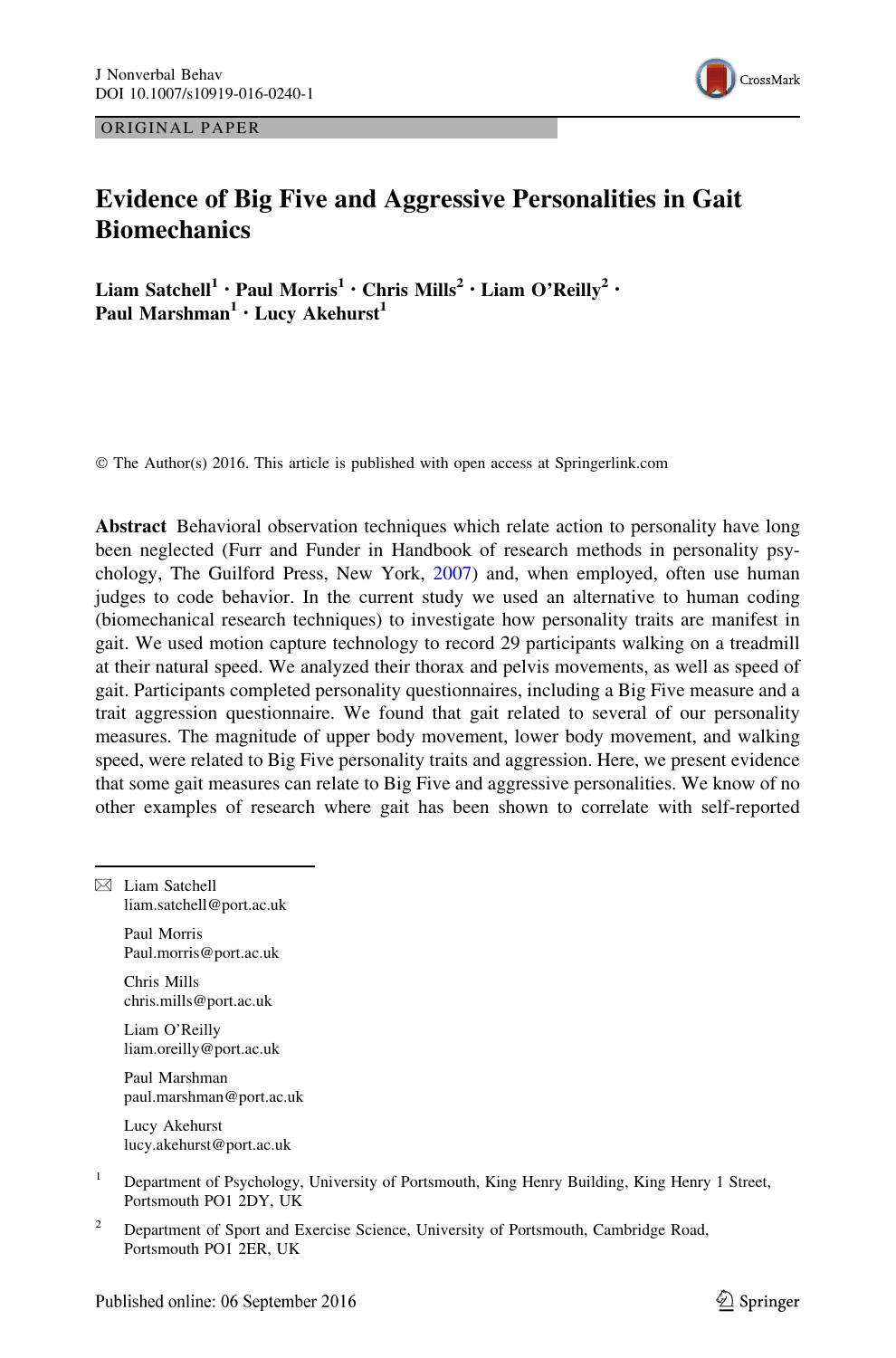measures of personality and suggest that more research should be conducted between largely automatic movement and personality.

Keywords Gait biomechanics · Trait aggression · Big Five personality

#### **Introduction**

…the sense I have of my own importance is carried in the way I swagger. Indeed, some of the most pervasive features of my attitude to the world and to others is encoded in the way I project myself in public space; whether I am macho, or timid, or eager to please, or calm and unflappable. (Taylor [1995,](#page-9-0) p. 171)

The philosopher Taylor ([1995\)](#page-9-0) suggests that there is a relationship between his 'attitude' and the way he walks. However, Taylor's claim has not been subject to thorough empirical investigation. If Taylor is correct, the automatic action of walking could contain information about personality traits. We know of only one other study that has explored this interesting question and in their investigation, Thoresen et al. [\(2012\)](#page-9-0) did not find a relationship between gait and Big Five personality traits. It is possible that Thoresen et al. did not find a relationship between personality and gait due to their choice of gait analysis. Thoresen et al. adapted Troje's ([2002\)](#page-9-0) technique of reducing whole body motion down to a smaller number of parameters for analysis. This method of analysis does not include the information available from examining relative movements of the body, such as relative upper body to lower body motion. In our experiment, we utilized gait analysis techniques typical of the gait literature (such as, Goujon-Pillet et al. [2008\)](#page-9-0) that include this information which could demonstrate the relationship between gait and personality.

Behavioral observation is an established research technique used (albeit normally for actions more deliberate or more automatic than walking) in individual differences psychology for judging personality from action. It has been claimed that behavioral observation has been neglected as a research technique in trait psychology experiments for some time (Furr and Funder [2007](#page-9-0)). Behavioral observation techniques require a coder to rate participants' actions and behaviors, such as facial movement (Ekman et al. [2002\)](#page-9-0) or 'social engagement' (Funder et al. [2000\)](#page-9-0) for analysis. However, using human coders to recognize the 'relevant' (Funder [1999\)](#page-9-0) cues to personality has room for error, as some important detail of movement may not be salient or of interest to a human coder. Here, we capture the movements of individuals with standard gait biomechanics measures and attempt to demonstrate a relationship between movement and personality.

Our intention was to deliver proof of concept research that demonstrates the relationship between gait and personality. We focused on the relationship between the Big Five (using the measure created by John et al. [2008](#page-9-0)) and gait. We also investigated the relationship between gait and dispositional aggression (using the measure created by Buss and Perry [1992\)](#page-9-0). It would be beneficial if there were cues to an approaching stranger's inclination to aggression in their gait. Further, Troscianko et al. ([2004\)](#page-9-0) encourage the investigation of any potential relationship between an individual's biological motion and their intention to engage in aggression. Their research finds that 'distinctive gait' is important for predicting impending criminal acts but Troscianko et al. [\(2004](#page-9-0)) do not provide analyses to demonstrate what this distinctive gait may be.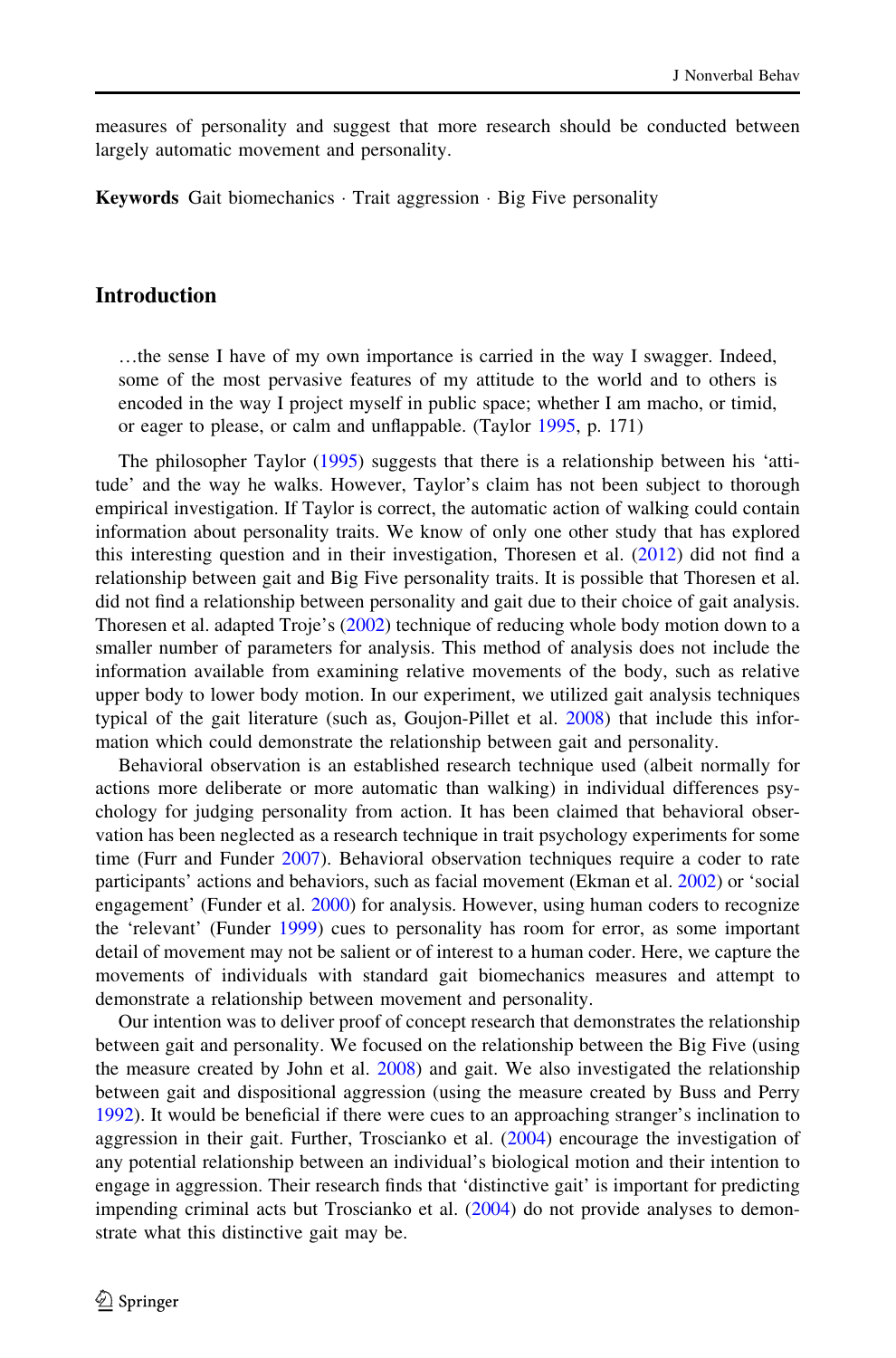The current research was exploratory with no firm hypotheses. Instead, we explored various aspects of gait and their relationships with aggression and big five personality traits. It is reasonable to expect some relationships between sex-typical personality and sex-typical motion, such as expecting the known differences in trait aggression (with men typically being more aggressive, Eagly and Steffen [1986;](#page-9-0) Wilson and Daly [1997\)](#page-9-0) to relate to the sex typical upper body or 'thorax' movement (with men typically having more upper body rotation within the horizontal plane and women having more pelvis rotation within the horizontal plane, Bruening et al. [2015\)](#page-9-0). Thus, it is possible, for example, that those in our sample with greater thorax movement (which is seen to be male-typical) will report male-typical high trait aggression. However, it is difficult to predict how movement variation within the sexes would relate to traits, and therefore we form no specific hypotheses.

# Method

#### **Participants**

Twenty-nine participants were recruited (male = 16,  $M_{Aee} = 21.14$  years,  $SD<sub>Age</sub> = 2.28$  years) for this exploratory research. Participants were given a £5 shopping voucher for their participation.

## **Materials**

Participants completed the Buss–Perry Aggression Questionnaire (Buss and Perry [1992](#page-9-0), analysed using revisions suggested by Bryant and Smith [2001\)](#page-9-0) and the Big Five Inventory (John et al. [2008\)](#page-9-0). The Buss–Perry Aggression Questionnaire quantifies trait aggression into four subscales; tendencies to physical aggression and Verbal aggression and dispositional anger and hostility towards others. The Buss–Perry Aggression Questionnaire is a commonly used psychometric tool to measure trait aggression has good evidence of external validity (Archer and Webb [2006](#page-9-0); Diamond [2006;](#page-9-0) O'Connor et al. [2001](#page-9-0)). The Big Five Inventory is a measure of the widely used Big Five traits; Conscientiousness, Agreeableness, Neuroticism, Openness to Experience and Extraversion. The Big Five model is the most widely accepted and researched personality model in individual differences research (Funder [2001](#page-9-0)).

## Procedure

Once participants had been informed and given the opportunity to consent on the required ethical and medical information, participants completed a self-directed familiarization trial on the treadmill (Powerjog, Germany). This time allowed participants to become familiar walking on a treadmill and to find a speed of walk that they found familiar. Following the familiarization trial reflective markers (12 mm diameter) were attached to specific anatomical positions on the thorax (used to track the motion of the upper body) and pelvis (used to track the lower body) of the participants (Fig. [1](#page-3-0)). Additional markers on the legs and feet were used to identify walking gait cycles throughout the trials. Three dimensional movement of the markers only (similar to point light models), were tracked by 16 Oqus  $3+$ cameras (Qualisys, Sweden), sampling at 200 Hz, positioned in an arc around the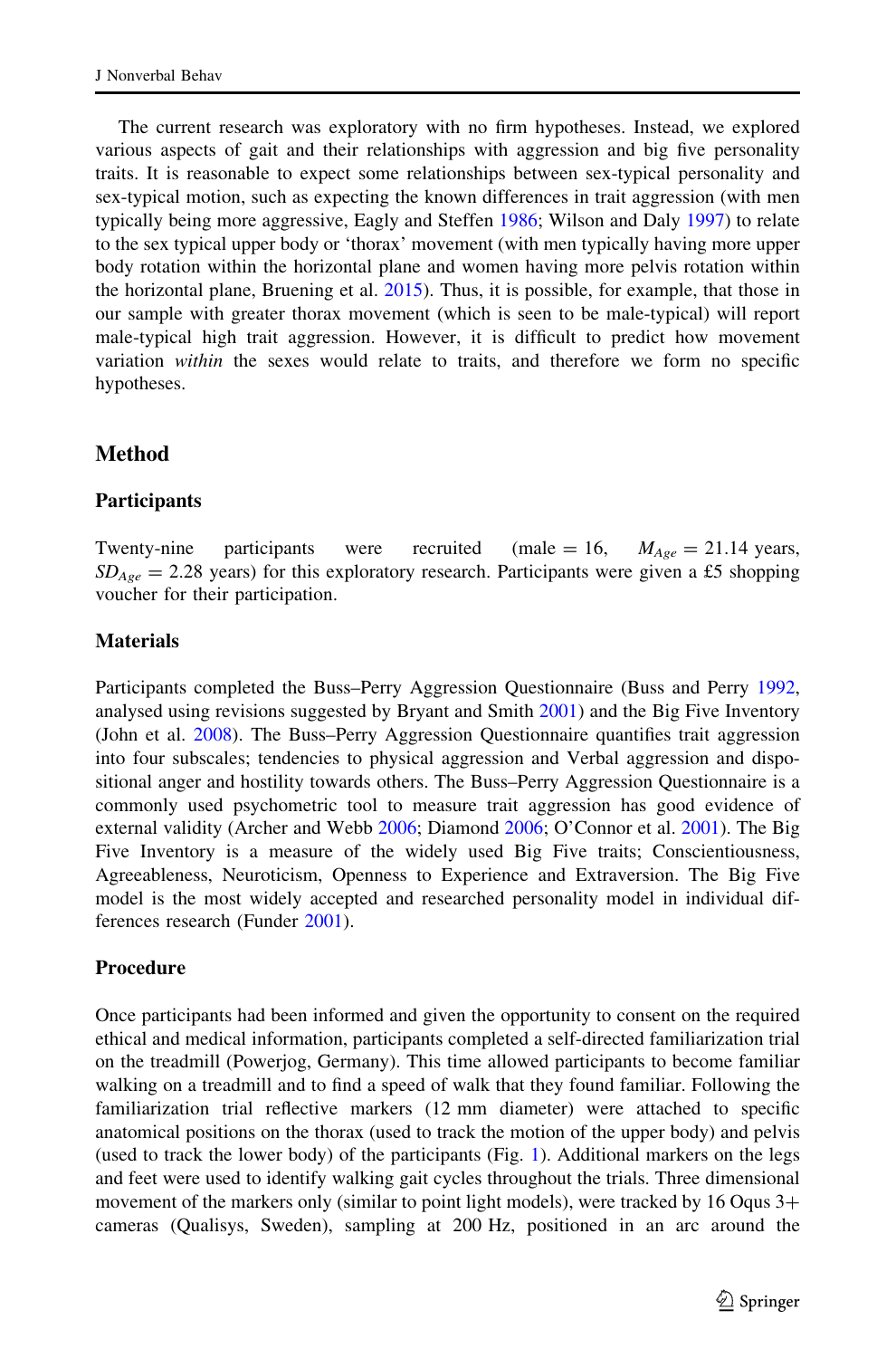<span id="page-3-0"></span>

Fig. 1 Left the anterior view of marker placements, showing retroreflective markers placed on the acromion process of both shoulders (thorax reference point), the suprasternal notch (thorax reference point) and the crests of the anterior iliac spines (pelvis reference point). Right the posterior view of marker placements, showing retroreflective markers placed on the posterior crests of the iliac spines (pelvis reference point) and a tracking marker placed right of the spine on the upper back (overall reference point)

treadmill. Cameras were calibrated using a coordinate frame positioned on the treadmill and a hand held wand containing markers of predefined distances [for our motion capture software; Qualisys Track Manager (QTM)].

Before the gait could be measured, the participants stood still in the anatomical position (a standard body pose for biomechanical and physiological measurement) for 10 s, in order to have the data to create a model of the body for later use in gait analyses. Participants were asked to adjust the treadmill speed to that of their normal gait (gait speed in km/h) from their experience in the familiarization trial. When participants felt ready, the motion capture equipment recorded their walking gait for 60 s. Subsequently, participants completed the Buss–Perry Aggression Questionnaire and the Big Five Inventory and were debriefed.

## Analyses

## Statistical Analyses

As aspects of movement may not be normally distributed we opted to use nonparametric analyses for our results; Mann–Whitney  $U$  tests for the demonstration of sex differences and Spearman's rank-order correlations to demonstrate the relationship between psychometrics and gait. Nonparametric tests are better suited to analysing smaller sample sizes, such as those in this exploratory research.

## Gait Analyses

Motion capture systems, such as the one we use for analysis, record the movement of the reflective markers placed on the participants (see Fig. [2a](#page-4-0)), individually, in three-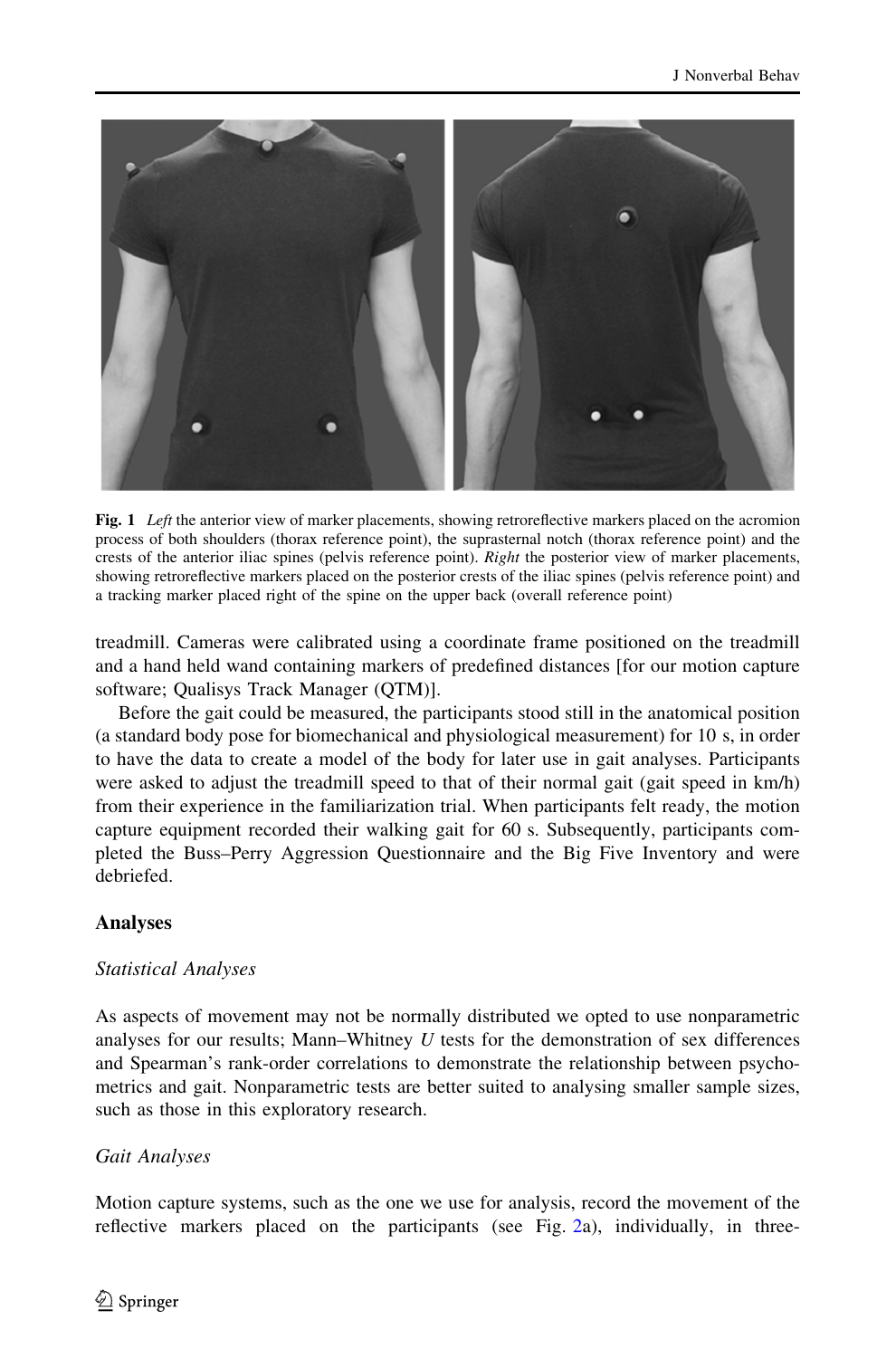<span id="page-4-0"></span>

Fig. 2 A participant presented as; a photograph of in the laboratory on the treadmill, **b** the measured location of the reflective markers in three-dimensional space [presented in Qualisys Track Manager (QTM)] and c a three-dimensional model based on the identified markers, ready for analysis [presented in V3D (C-Motion Inc., Germantown, USA)]

dimensional space. Then, using specialised software (QTM), the three-dimensionally measured reflections from the markers have to be manually identified as the associated anatomical mark of the walking person (see Fig. 2b). This allowed us to create the threedimensional models of our participants, represented as X, Y and Z dimensional data. Then, the reconstructed marker positional data from both the static and walking trials were imported in Visual 3D (C-Motion Inc., Germantown, USA) to construct a thorax and pelvis model for each participant (see Fig. 2c). We then produced a customized data processing script (computer code) to find the first five uninterrupted gait cycles (as defined by change in the velocity of heel markers, see Zeni et al. [2008\)](#page-9-0) out of the 60 s walk, and used for analysis.

The customized data processing script was also used to calculate the key gait characteristics within this study. We calculated the range of motion (ROM) of the thorax relative to the fixed horizontal plane, known as 'the laboratory' (Thorax-Lab ROM, see Fig. [3\)](#page-5-0), to give a measure of upper body movement. We also calculated the range of motion of the pelvis relative to the fixed horizontal plane (Pelvis-Lab ROM, see Fig. [3](#page-5-0)) for a measure of lower body movement. Further, we calculated the range of motion of the thorax (upper body) relative to the pelvis (lower body) in the horizontal plane (Thorax–Pelvis ROM, see Fig. [3\)](#page-5-0). From each gait cycle, ranges of motion (ROM) were calculated by finding the difference between the minimum and maximum angle of movement during each gait cycle. The ROM was averaged across the five gait cycles to produce a single value for analysis per participant. These measures are typical of research in gait biomechanics (see similar analyses by Goujon-Pillet et al. [2008\)](#page-9-0).

#### **Results**

#### Sample Sex Differences in Personality and Gait

We report some notable sex differences in the biomechanical (such as, Thorax–Pelvis ROM) and psychometric (such as, Neuroticism and Hostility) measures (see Table [1](#page-5-0)) of our study, but none of these were moderate or large effects (see Ferguson [2009](#page-9-0)). Due to the evidence of sex differences from our own sample, as well as of the known sex differences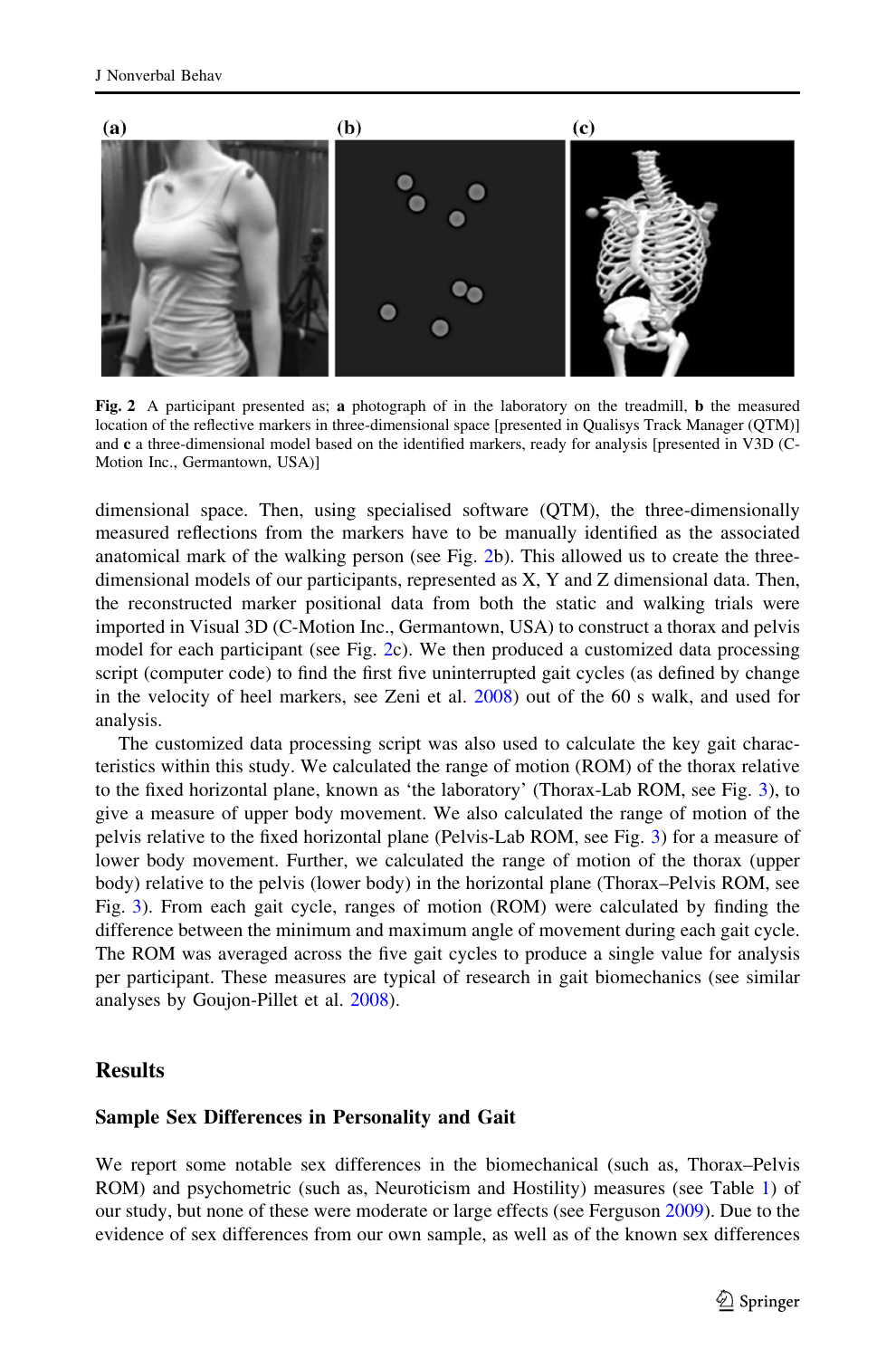<span id="page-5-0"></span>

 $\theta$  = relative angle between body segments of horizontal plane or relative body segment. Range of Motion (ROM) =  $\theta$ 1 +  $\theta$ 2

A greater ROM indicates a larger relative difference in angle over a gait cycle.

|  |  |  |  |  |  |  |  | Fig. 3 A graphical representation of the range of motion measurements used in this experiment |  |  |  |  |
|--|--|--|--|--|--|--|--|-----------------------------------------------------------------------------------------------|--|--|--|--|
|--|--|--|--|--|--|--|--|-----------------------------------------------------------------------------------------------|--|--|--|--|

| Variable                | U     | Cliff's $\delta$ | $\boldsymbol{p}$ |       | Female participants | Male participants |      |  |
|-------------------------|-------|------------------|------------------|-------|---------------------|-------------------|------|--|
|                         |       |                  |                  | Mean  | SD                  | Mean              | SD   |  |
| Thorax–Pelvis ROM $(°)$ | 58.00 | .41              | .044             | 7.71  | 2.94                | 5.63              | 2.06 |  |
| Thorax-Lab ROM $(°)$    | 77.00 | .25              | .236             | 8.28  | 2.34                | 7.35              | 2.16 |  |
| Pelvis-Lab ROM $(°)$    | 68.00 | .34              | .114             | 7.22  | 1.89                | 5.95              | 1.92 |  |
| Gait speed (km/h)       | 98.50 | .06              | .809             | 3.40  | 0.73                | 3.44              | 0.71 |  |
| Physical aggression     | 74.50 | .28              | .195             | 24.69 | 7.62                | 28.81             | 9.17 |  |
| Verbal aggression       | 60.50 | .42              | .056             | 14.69 | 4.48                | 18.38             | 5.57 |  |
| Anger                   | 85.00 | .18              | .403             | 22.15 | 4.06                | 21.44             | 6.67 |  |
| Hostility               | 52.00 | .50              | .022             | 29.31 | 8.89                | 21.31             | 8.91 |  |
| Conscientiousness       | 93.50 | .11              | .644             | 31.54 | 5.63                | 32.19             | 4.53 |  |
| Agreeableness           | 76.00 | .25              | .217             | 35.00 | 4.65                | 33.56             | 3.31 |  |
| Neuroticism             | 42.50 | .59              | .007             | 27.77 | 4.11                | 19.44             | 8.92 |  |
| <b>Openness</b>         | 79.50 | .24              | .280             | 34.15 | 4.34                | 32.13             | 5.08 |  |
| Extraversion            | 95.50 | .04              | .714             | 25.85 | 4.04                | 25.31             | 6.76 |  |

Table 1 The Mann-Whitney U differences between sexes for the biomechanical and psychometric measures

Ranges of motion are as follows; Thorax–Pelvis is the range of thorax motion relative to the participants' pelvic motion, Thorax-Lab is the range of thorax motion relative to the horizontal plane (laboratory) and Pelvis-Lab range is the range of pelvic motion relative to the horizontal plane (laboratory)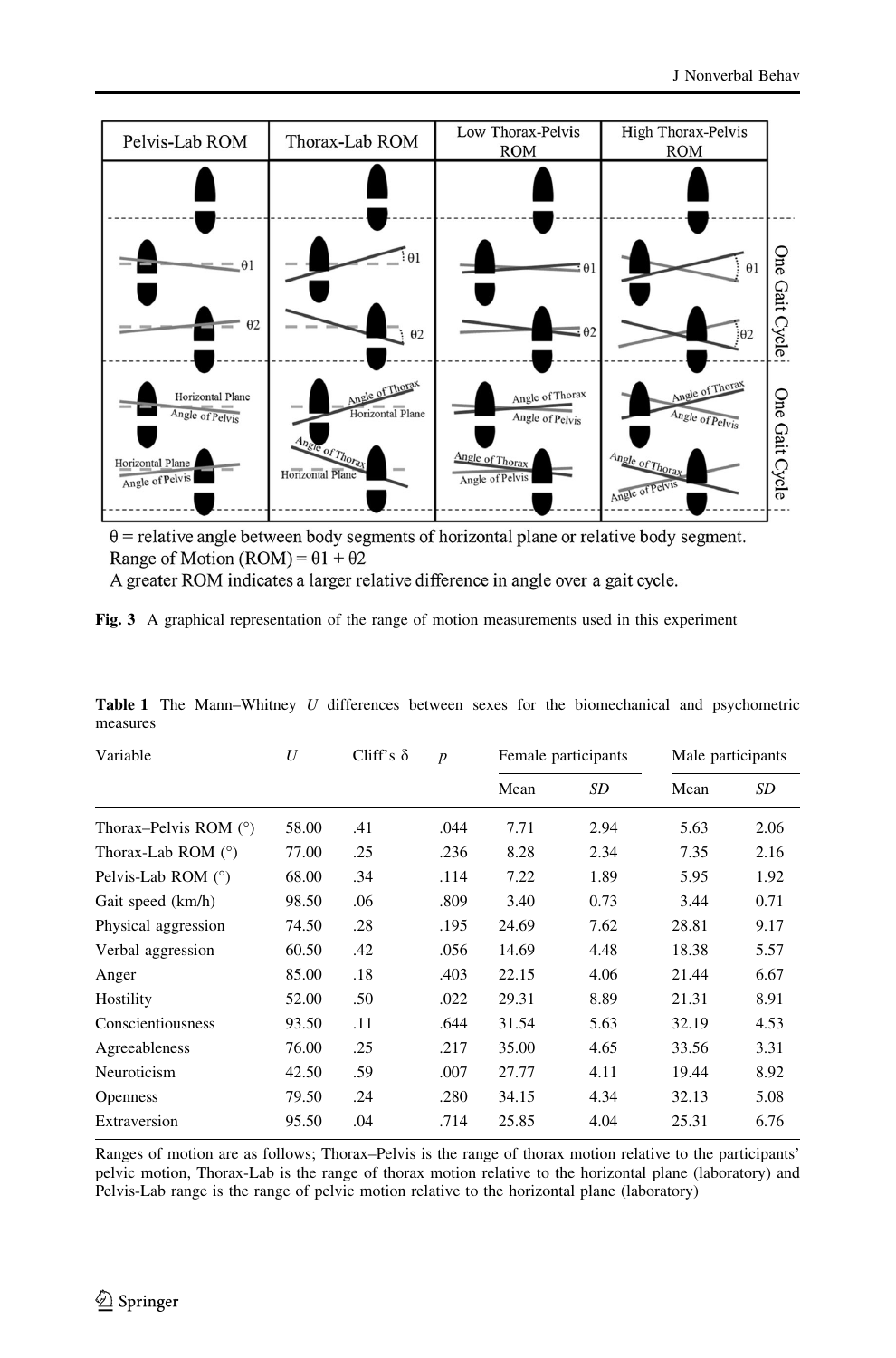in gait style (Bruening et al. [2015;](#page-9-0) Troje [2002](#page-9-0)) and physical aggression (Eagly and Steffen [1986;](#page-9-0) Wilson and Daly [1997\)](#page-9-0) in the existing literature, we chose to analyze the data from females and males separately in addition to analyzing the pooled data.

#### Aggression and Motion Correlations

We tested for Spearman's rank-order correlations between biomechanical aspects of gait and trait aggression. The results showed that participants' Thorax–Pelvis ROM reflected the trait physical aggression of individuals, especially with female participants (see Table [2](#page-7-0)). It should be noted that it was only the relative motion of thorax and pelvis that correlated with aggression; neither thorax movement on its own nor pelvis movement on its own correlated with aggression. Rather, the increased relative movement of the thorax (upper body) and pelvis (lower body) together was reflective of increased physical aggression. There was a moderate correlation between gait speed and aggression for males but no correlation between gait speed and aggression for females or the sample as a whole.

#### Big Five Factors and Motion Correlations

There were some elements of gait that were powerfully correlated with the Big Five traits (using Spearman's ranked correlations, see Table [2\)](#page-7-0). Notably large correlations included the strong positive correlations between agreeableness and Pelvis-Lab ROM (.80) and conscientiousness and Thorax-Lab ROM  $(-.69)$  for female participants, and extraversion and Thorax-Lab ROM (.58) for male participants.

# **Discussion**

Taylor ([1995\)](#page-9-0) claimed that the "swagger" (p. 171) of his walk reflected his personality. In our exploratory biomechanical analysis of gait, we provide empirical evidence that suggests that personality related to how a person walks. Aspects of gait, such as (a) relative movement between the upper and lower body (Thorax–Pelvis ROM), (b) upper body movement alone (Thorax-Lab ROM), (c) lower body movement alone (Pelvis-Lab ROM), and (d) gait speed, related to differing aspects of our participants' personality. Importantly, our use of biomechanics allowed a measurement approach to analyzing gait that was not reliant on human coders. However, this technology does record more information than a human could process (our equipment captures movement at 200 Hz), suggesting that our results may present the available cues to personality in biomechanical recording and not the available cues to personality in visual perception. This concern was also raised by Thoresen et al. ([2012\)](#page-9-0) which is why they chose to analyze their movement based on what was visually salient. In our study, we opted to use the gait analysis more typical of the biomechanics literature as we are interested in the relationship between the actual movement involved in gait and personality (rather than how people make judgements about gait), which may explain the difference between our findings and those of Thoresen et al. We also examined different aspects of movement, such as our Thorax–Pelvis ROM, instead of Thoresen et al.'s compound whole body measures, which may have allowed us further sensitivities to gait mechanics relevant to our measured traits.

The walks of participants who self-reported high physical aggression comprised greater relative movement between the upper and lower body (higher Thorax–Pelvis ROM).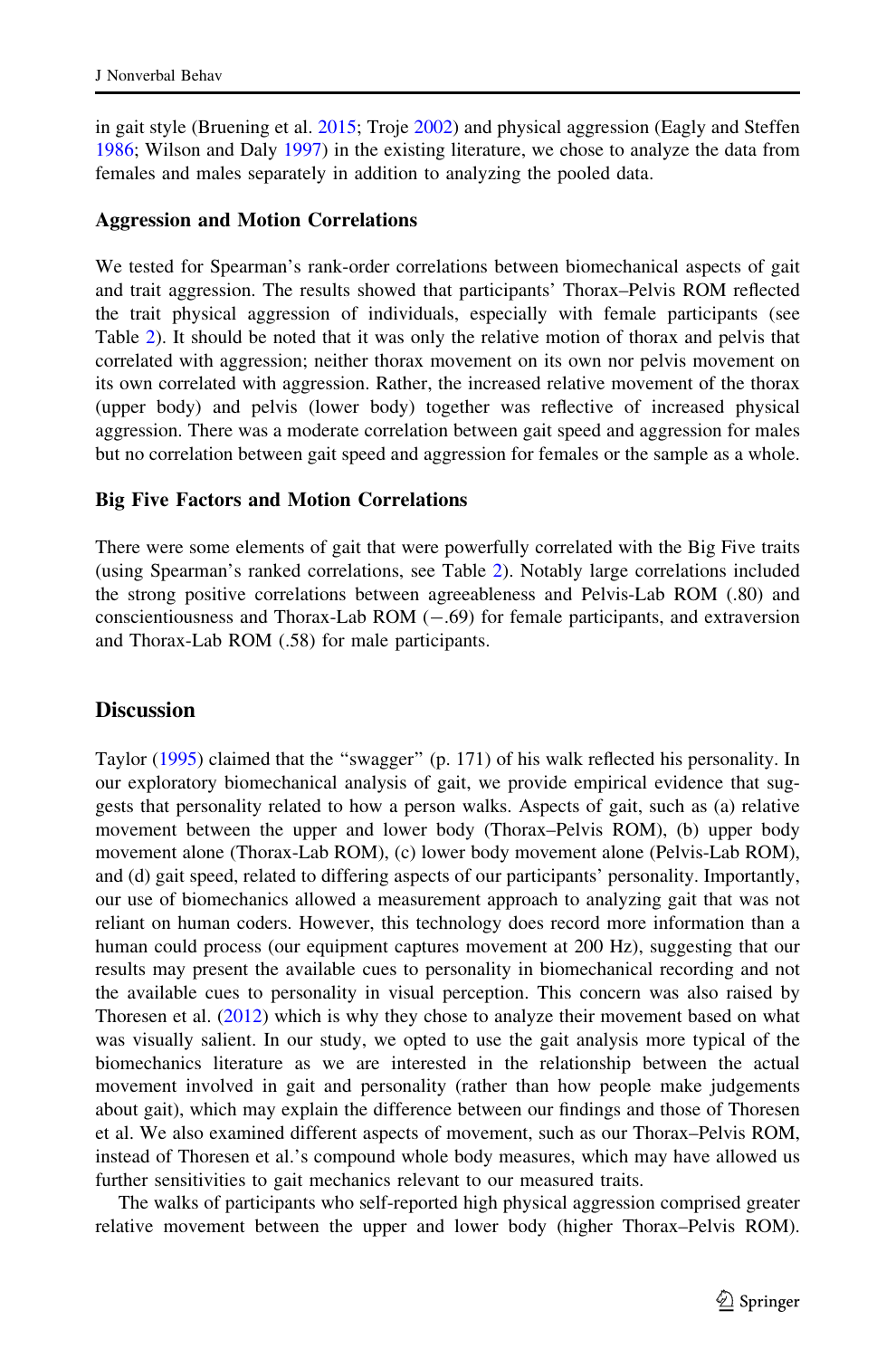| Trait                          | Ranges of motion <sup>a</sup> |                 |                 |                 |  |  |  |  |  |  |
|--------------------------------|-------------------------------|-----------------|-----------------|-----------------|--|--|--|--|--|--|
|                                | Thorax-Pelvis                 | Thorax-Lab      | Pelvis-Lab      | Gait speed      |  |  |  |  |  |  |
| Male participants ( $N = 16$ ) |                               |                 |                 |                 |  |  |  |  |  |  |
| Physical aggression            | $0.47$ $(.066)$               | 0.39(0.130)     | $0.26$ $(.332)$ | 0.33(0.211)     |  |  |  |  |  |  |
| Verbal aggression              | $0.42$ (.106)                 | $0.72$ $(.002)$ | $0.67$ $(.004)$ | $-0.47$ (.065)  |  |  |  |  |  |  |
| Anger                          | $0.34$ $(.201)$               | 0.35(0.182)     | 0.43(0.095)     | 0.35(0.180)     |  |  |  |  |  |  |
| Hostility                      | $-0.23$ (.383)                | 0.17(0.532)     | 0.31(0.250)     | $-0.37(0.159)$  |  |  |  |  |  |  |
| Conscientiousness              | $-0.31$ (.235)                | $-0.18$ (.516)  | $-0.12$ (.665)  | 0.07(.801)      |  |  |  |  |  |  |
| Agreeableness                  | 0.05(.856)                    | $-0.01$ (.969)  | $0.01$ (.974)   | $-0.02$ (.952)  |  |  |  |  |  |  |
| Neuroticism                    | $-0.23$ (.397)                | $-0.23$ (.387)  | $-0.09$ (.736)  | $-0.21$ (.429)  |  |  |  |  |  |  |
| Openness                       | $-0.23$ (.391)                | $-0.42$ (.106)  | $-0.29$ (.274)  | 0.17(.526)      |  |  |  |  |  |  |
| Extraversion                   | 0.11(0.692)                   | $0.58$ $(.018)$ | $0.49$ $(.051)$ | $0.11$ $(.697)$ |  |  |  |  |  |  |
| Female participants $(N = 13)$ |                               |                 |                 |                 |  |  |  |  |  |  |
| Physical aggression            | $0.74$ $(.004)$               | $0.03$ (.914)   | $-0.20$ (.502)  | $-0.07$ (.821)  |  |  |  |  |  |  |
| Verbal aggression              | $0.08$ $(.802)$               | $-0.16$ (.614)  | $-0.13(0.679)$  | $-0.05$ (.878)  |  |  |  |  |  |  |
| Anger                          | 0.55(.051)                    | $0.06$ $(.837)$ | $-0.12$ (.693)  | 0.17(0.590)     |  |  |  |  |  |  |
| Hostility                      | $-0.02$ (.943)                | $-0.42$ (.149)  | $-0.47$ (.102)  | $-0.22$ (.478)  |  |  |  |  |  |  |
| Conscientiousness              | $-0.21$ (.499)                | $-0.69$ (.009)  | 0.14(.641)      | $0.55$ $(.054)$ |  |  |  |  |  |  |
| Agreeableness                  | 0.06(.843)                    | $-0.47$ (.102)  | $0.80$ $(.001)$ | $0.64$ $(.017)$ |  |  |  |  |  |  |
| Neuroticism                    | 0.01(0.971)                   | 0.33(0.271)     | $-0.28$ (.360)  | $-0.44$ (.133)  |  |  |  |  |  |  |
| Openness                       | $0.23$ $(.443)$               | $-0.43$ (.145)  | $0.02$ (.957)   | $-0.03$ (.928)  |  |  |  |  |  |  |
| Extraversion                   | $0.26$ $(.385)$               | $-0.37$ (.219)  | 0.54(0.055)     | $0.51$ $(.075)$ |  |  |  |  |  |  |
| Overall sample $(N = 29)$      |                               |                 |                 |                 |  |  |  |  |  |  |
| Physical aggression            | $0.43$ $(.019)$               | 0.23(0.232)     | $0.02$ (.939)   | 0.12(.550)      |  |  |  |  |  |  |
| Verbal aggression              | $0.08$ $(.697)$               | $0.20$ $(.305)$ | 0.18(.344)      | $-0.19$ (.312)  |  |  |  |  |  |  |
| Anger                          | $0.48$ $(.008)$               | $0.26$ $(.170)$ | $0.21$ $(.285)$ | 0.27(0.163)     |  |  |  |  |  |  |
| Hostility                      | 0.09(.641)                    | $0.02$ (.940)   | $0.07$ $(.712)$ | $-0.31$ (.099)  |  |  |  |  |  |  |
| Conscientiousness              | $-0.21$ (.285)                | $-0.52$ (.004)  | $0.06$ $(.765)$ | 0.39(0.036)     |  |  |  |  |  |  |
| Agreeableness                  | $0.06$ $(.750)$               | $-0.20$ (.310)  | $0.48$ $(.008)$ | 0.29(0.122)     |  |  |  |  |  |  |
| Neuroticism                    | $0.01$ (.944)                 | $0.05$ $(.786)$ | $0.01$ (.964)   | $-0.27$ (.158)  |  |  |  |  |  |  |
| Openness                       | $0.03$ $(.884)$               | $-0.28$ (.141)  | $-0.07$ (.722)  | 0.03(0.863)     |  |  |  |  |  |  |
| Extraversion                   | 0.13(0.489)                   | $0.18$ $(.362)$ | 0.43(0.019)     | 0.23(0.233)     |  |  |  |  |  |  |

<span id="page-7-0"></span>Table 2 Spearman's ranked correlations between biomechanics and psychometrics across participants split by gender and together as an overall sample (with  $p$  values in brackets)

Bold type highlights effects that are significant at  $p < .05$ 

<sup>a</sup> Ranges of motion are as follows; Thorax–Pelvis range is the range of Thorax movement relative to the participants' range of pelvic movement, Thorax-Lab range is the range of Thorax movement relative to the lab and Pelvis-Lab range of motion is the range of pelvic movement relative to the lab

Importantly, this relationship was not simply a property of heightened shoulder movement (Thorax-Lab ROM) or pelvis movement (Pelvis-Lab ROM) as these variables alone were not predictive of aggression; it was the relative motion of the upper and lower body that was important. When walking, the body naturally rotates a little; as an individual steps forward with their left foot, the left side of the pelvis will move forward with the leg and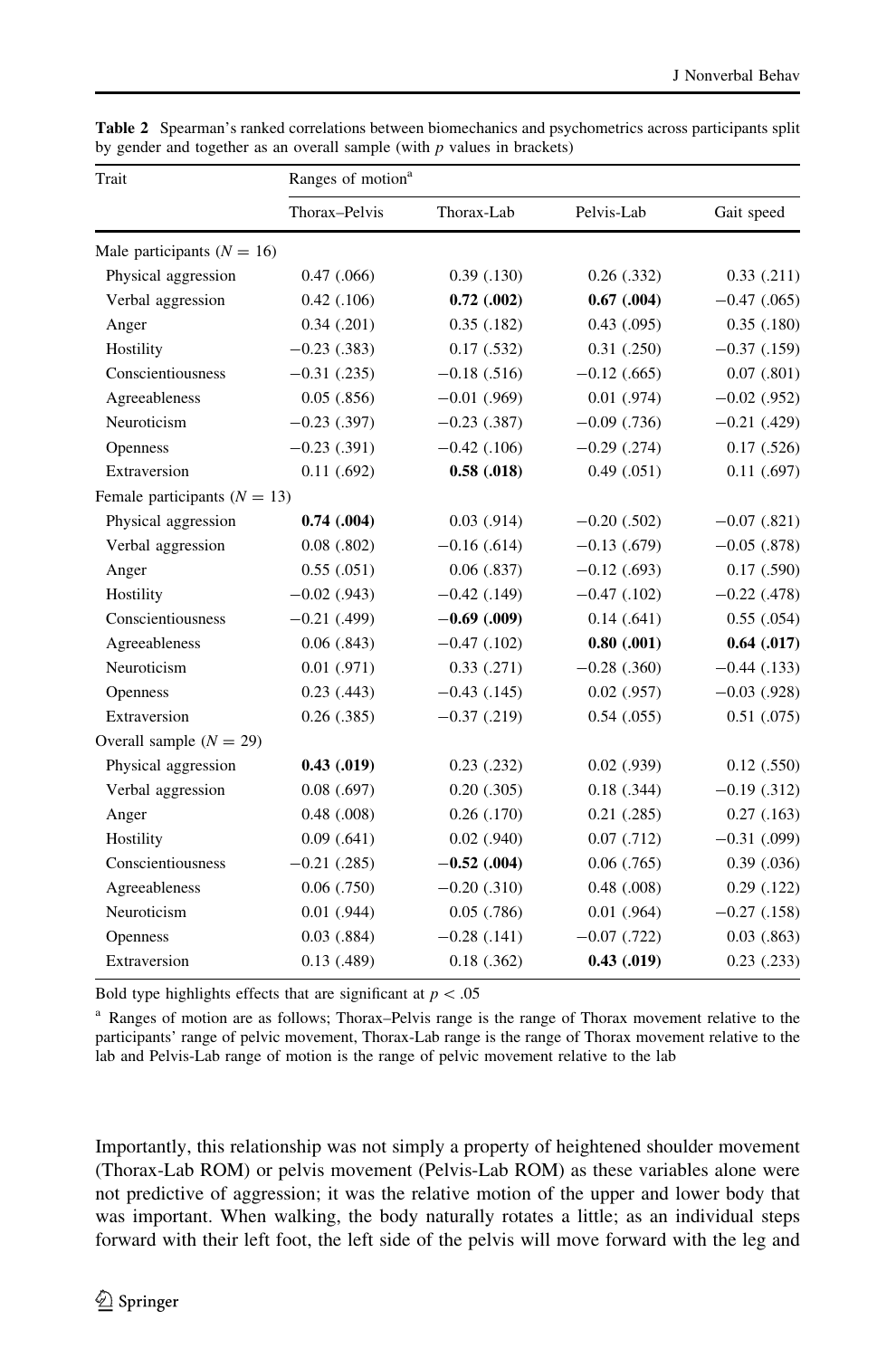the left shoulder will move back and the right shoulder forward to maintain balance. Put simply, an aggressive walk is one where this rotation is exaggerated. These findings support Troscianko et al.'s ([2004](#page-9-0)) suggestion that there are aspects of biological motion that could be useful to detect in crime prevention. If the closed circuit television (CCTV) observers in their experiments could be trained to recognize the aggression-relevant gait demonstrated in this research, their ability to recognize impending crimes (which is already high) could be improved further.

It is relatively easy to account for the relationships between gait and self-reported aggression. However, the relationships found between gait and big five traits are more difficult to explain. The relationships we might have expected, such as a strong positive relationship between extraversion and amount of movement in gait, were not consistently found; moreover, the largest correlations observed were between aspects of gait and conscientiousness and gait, and agreeableness and gait. From a theoretical perspective it would be easy to explain how extraversion might be available to the perceiver in gait, but more challenging to explain how conscientiousness and agreeableness might be available.

It is plausible that gait affects personality through the embodiment of a walking style, for example, adopting a confident style of gait and then self-rating high extraversion (see similar work on 'Power poses', Cesario and McDonald [2013](#page-9-0)). Further research is required to establish whether gait affect personality or personality affects gait. It could also be the case that gait affects how participants complete self-report measures, with feelings of aggression or confidence (neuroticism or extraversion) being ameliorated or diminished by recently having their gait observed.

Our findings of correlations between gait and personality are interesting, as gait is a behavior that holds an unusual place between the automatic, physiological correlates of personality (such as, cerebral blood flow; Johnson et al. [1999\)](#page-9-0) and the behavioral or social engagement correlates of personality (such as, 'acting playfully'; Funder et al. [2000](#page-9-0)). To most people walking is a relatively automatic behavior yet it is reflective of individual psychology, such as one's openness to new experiences. Our findings are important in explaining accurate interpersonal trait judgments and our objective methods could be used with other potentially personality-relevant movements, such as seated pose and shaking hands. The existence of these correlations demonstrates the potential of research into relationships between individual differences in psychology and individual differences in movement.

#### Conclusion

In this exploratory paper, we found a large number of strong correlations between various aspects of gait and pen and paper psychometric measures. This suggests that there can be relationships between walking style and personality. We avoid extensive theoretical interpretation of the particular relationships between aspects of gait and personality traits revealed in the study, instead our conclusion is a broad one; personality is manifest in the way we walk.

Open Access This article is distributed under the terms of the Creative Commons Attribution 4.0 International License [\(http://creativecommons.org/licenses/by/4.0/\)](http://creativecommons.org/licenses/by/4.0/), which permits unrestricted use, distribution, and reproduction in any medium, provided you give appropriate credit to the original author(s) and the source, provide a link to the Creative Commons license, and indicate if changes were made.